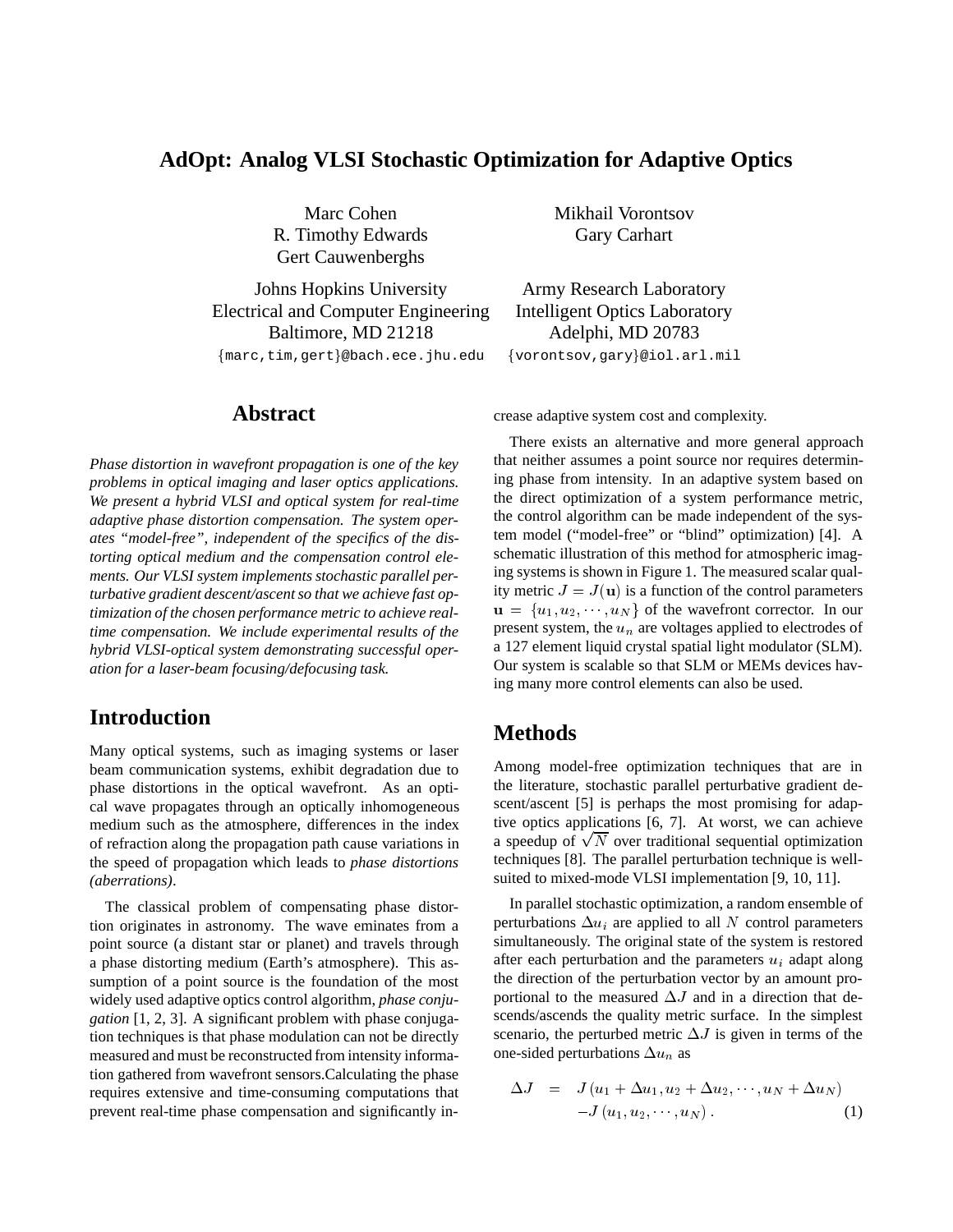

Figure 1: Block diagram for an adaptive hybrid VLSIoptical imaging system based on image quality metric optimization using stochastic parallel perturbative gradient descent.

from which, by Taylor series expansion,

$$
\frac{\Delta J}{\Delta u_n} \approx \frac{\delta J}{\delta u_n} + \sum_{l \neq n}^{N} \frac{\delta J}{\delta u_l} \cdot \frac{\Delta u_l}{\Delta u_n}.
$$
 (2)

When the perturbations  $\Delta u_n$  are random and statistically independent the second term in Equation (2) reduces in expectation to zero, yielding a good approximation to the true gradient for large N. This is true when  $\Delta u_n$  are Bernoulli distributed, of fixed amplitude, but random in sign,  $\Delta u_n = \pm \sigma$ [5, 11].

More accurate gradient approximation is obtained with two-sided perturbations using a differential measurement under complementary perturbations  $\pm \frac{1}{2} \Delta u_n$ , yielding the following simplified implementation:

$$
u_{n}^{-} = u_{n}^{(m)} - \sigma \pi_{n}^{(m)}, \quad \forall n, m
$$
  
\n
$$
u_{n}^{+} = u_{n}^{(m)} + \sigma \pi_{n}^{(m)}
$$
  
\n
$$
\Delta u_{n} = u_{n}^{+} - u_{n}^{-} = 2\sigma \pi_{n}^{(m)}
$$
  
\n
$$
\Delta J = J^{+} - J^{-}
$$
  
\n
$$
u_{n}^{(m+1)} = u_{n}^{(m)} - \gamma \frac{\Delta J}{\Delta u_{n}}
$$
\n(3)

where the perturbation signals  $\pi_n^{(m)}$  are generated from a Bernoulli random distribution:

$$
\pi_n^{(m)} = \pm 1
$$
,  $Pr(\pi_n^{(m)} = +1) = 0.5$ ,  $\forall n, m$  (4) Ber

with uncorrelated statistics across parameters and over time:

$$
E(\pi_n^{(m)}\pi_p^{(q)}) = \delta_{np} \,\delta_{mq}, \quad \forall \, n, m, p, q \,. \tag{5}
$$

Considering that the pertubation amplitudes  $|\Delta u_n|$  are identical ( $2\sigma$ ) for all perturbations, the specification of the update (3) is further simplified:

$$
u_n^{(m+1)} = u_n^{(m)} - \gamma' \pi_n^{(m)} \Delta J,
$$
 (6)

where the constant  $\gamma' = \gamma/2\sigma$  absorbs both learning rate and perturbation strengths.

### **Implementation**

A mixed-mode (hybrid analog-digital) VLSI system interfaces with a liquid-crystal SLM to control in parallel all 127 elements which adjust the wavefront phase profile. Each chip controls 19 elements, 7 chips are needed for the 127 element SLM. For a detailed description of the mixed-mode VLSI architecture and circuits see Edwards et. al. [12]. Figure 2 shows a micrograph of a single chip fabricated through the MOSIS foundary service in  $1.2 \mu m$  CMOS technology.



Figure 2: Micrograph of the 19 parallel channel mixedmode VLSI stochastic gradient descent optical controller, a 2.2  $\times$  2.25 sq. mm chip fabricated in 1.2  $\mu$ m CMOS technology.

Each of the 19 channels consists of four main parts:

- 1. an analog memory circuit which maintains each control parameter  $u_n^{(m)}$
- 2. a circuit which perturbs the parameter
- 3. a circuit which adapts the parameter
- 4. an output driver specific to the application

A feedback shift-register on each chip produces the 19 Bernoulli distributed pseudorandom perturbations in parallel at each iteration step.

On-chip CMOS circuitry performs parallel stochastic perturbative gradient descent/ascent of the externally supplied optimization metric *J*, *e.g.* a direct measure of image/beam quality. Parallel random perturbations of the parameters are generated locally, and the resulting differential performance measure  $\Delta J$  is locally correlated with the perturbations to generate parallel parameter updates, implementing a random-direction, stochastic approximation version of gradient descent/ascent. Additional on-chip circuitry provides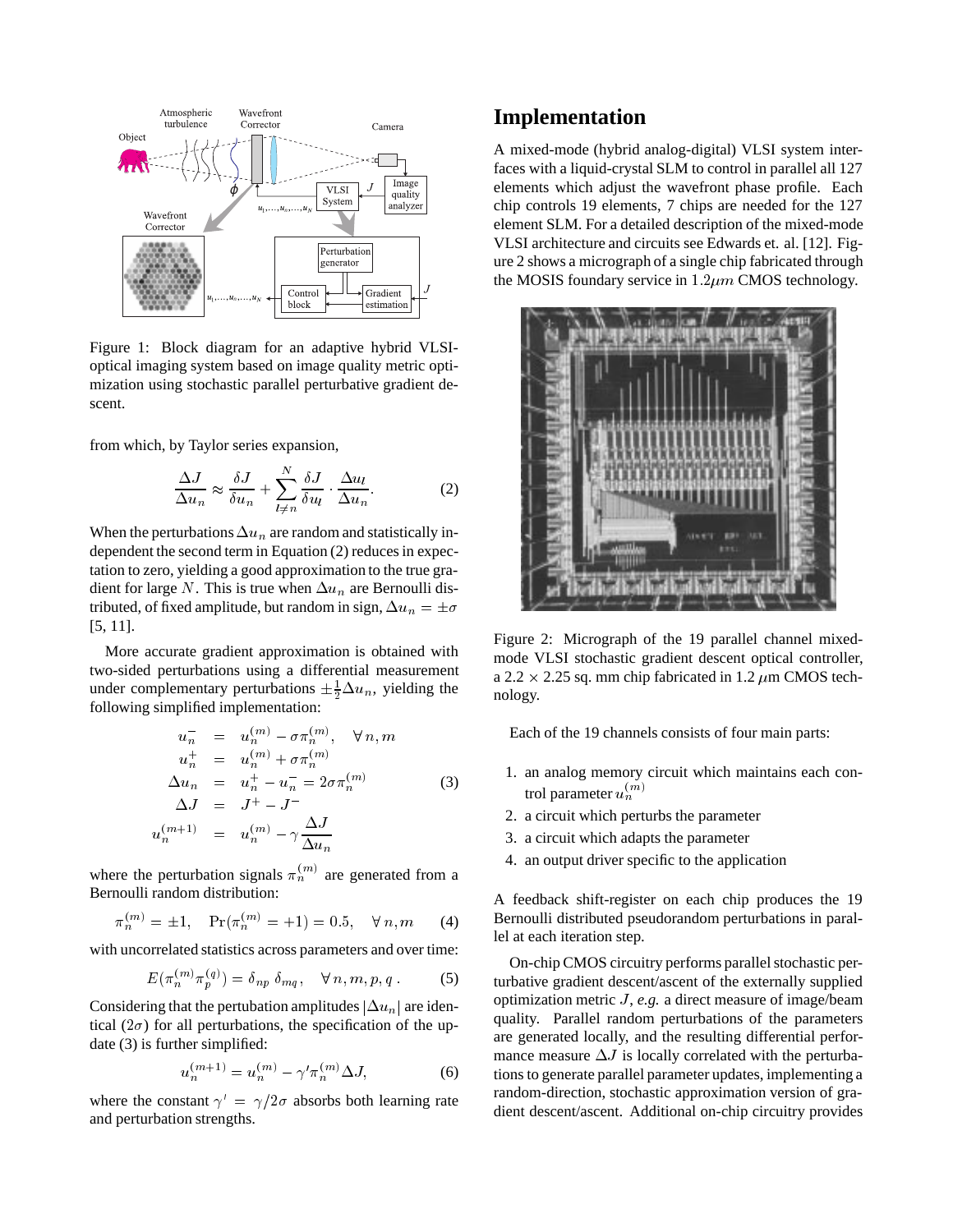for liquid-crystal AC modulation and adaptive biasing of the mean phase of all 127 SLM elements. To set and maintain the aperture averaged mean phase value during adaptive operation, the control update algorithm is modified to include an additional penalty term to the metric <sup>J</sup> accounting for the drift of the mean as follows [6, 7]:

$$
u_n^{(m+1)} = u_n^{(m)} - \gamma' \pi_n^{(m)} \Delta J - \eta (\overline{u}^{(m)} - u_0), \quad (7)
$$

where the control parameter  $\overline{u}^{(m)} \equiv \frac{1}{N} \sum_{n=1}^{N} u_n^{(m)}$  corresponds to the aperture averaged phase, and  $u_0$  is a reference voltage with  $u_0 = 2V$  corresponding to the middle of the liquid crystal phase *vs.* voltage characteristic. The quantity  $\overline{u}^{(m)}$  is calculated on-and-across chips using compact charge-mode circuits.

Our system architecture is hierarchical; a personal computer is used to provide digital timing control signals to the VLSI system so that the chips can perform the parallel stochastic gradient descent/ascent on a fast timescale. The PC is equipped with A/D and D/A cards (Computer Boards CIO-DAS1602/12 and CIO-DAS08) to measure the performance metric and set learning-rate parameters. In this way, the PC acts as a "watchdog" over the system and can learn to dynamically adapt the learning-rate parameters based on measures of the performance metric.

#### **Results**

We characterized performance of the VLSI systems using a simple adaptive laser focusing system shown in Figure 3. The beam from an Argon laser ( $\lambda = 514$  nm) was expanded to a diameter of 30 mm and then passed through the HEX-127 SLM. The optical axis of the SLM was set at an angle  $\pi/4$  with respect to the direction of the input beam polarization. A polarizer  $P_1$  was placed after the SLM and in order to separate the phase-only modulated component of the input wave, the optical axis of  $P_1$  was set parallel to the liquid crystal optical axis. This phase modulated wave passed through the lens  $L_1$  and the beamsplitter  $BS_1$ . A small pinhole of 25  $\mu$ m diameter was placed in the focal plane of the lens  $L_1$  (with a focal length  $F_1 = 14$  in.) A photodetector placed behind the pinhole measured the laser beam power through the pinhole. The VLSI system used the photodetector output voltage (filtered with a simple lowpass antialiasing filter prior to sampling) as the performance metric  $J$ . A camera  $CCD_1$  registered the intensity distribution of the laser beam in the focal plane of the lens. The video image was displayed on a monitor  $M_1$ .

The results of adaptive system performance are presented in Figure 4. The adaptive system was exercised with a repeating sequence of performance metric maximization and minimization. During the first half of the cycle (first 512 steps), the system performed beam quality metric maximization ( $\gamma' > 0$ ), followed by another 512 iterations of



Figure 3: Schematic of the experimental setup for adaptive laser beam focusing using the mixed-mode VLSI system, designated "AdOpt".

beam quality metric minimization. During the minimization stage the adaptive system created random phase distortions resulting in the laser beam focal plane intensity spreading out.



Figure 4: Averaged laser beam quality metric during the sequence of system performance metric <sup>J</sup> maximization  $(m < 512)$  and minimization  $(m > 512)$ . The focal plane intensity distribution images from  $CCD<sub>1</sub>$  correspond to iteration step  $m = 500$  (maximization) and to iteration step  $m = 1000$  (minimization).

The dependencies  $J(m)$ ,  $m = 1, \ldots, 1024$  (adaptation evolution curves) were averaged over 100 adaptation cycles. The normalized averaged evolution curve (metric values  $\langle J(m)\rangle$  is shown in Figure 4 (*a*). The normalized standard deviation of the system performance metric  $\sigma_J(m)$  and the standard deviation of the metric perturbation  $\sigma_{\Delta J} (m)$ are shown in Figure 4 (*b*). The normalized standard devia